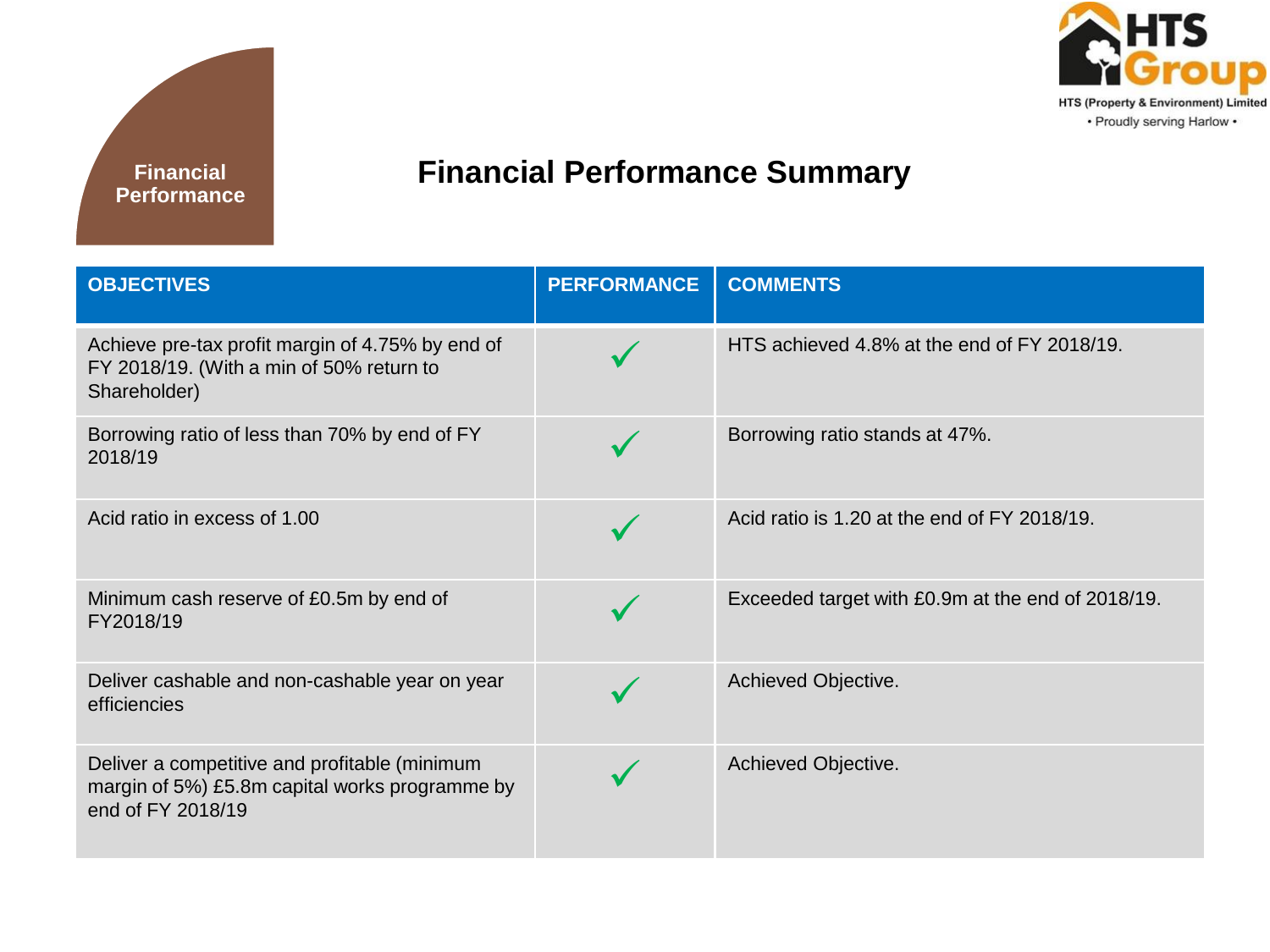

## **Business Growth Summary**

| <b>OBJECTIVES</b>                                                                  | <b>PERFORMANCE</b> | <b>COMMENTS</b>                                       |
|------------------------------------------------------------------------------------|--------------------|-------------------------------------------------------|
| By end of FY 2018/19 deliver external third-<br>party profit of £22.5k before tax. |                    | HTS have exceeded this target at £119k before<br>tax. |
| By end of FY 2019/20 deliver external third-<br>party profit of £67.5k before tax. |                    | Data to be provided when information available.       |
| By end of FY 2020/21 deliver external third-<br>party profit of £135k before tax.  |                    | Data to be provided when information available.       |